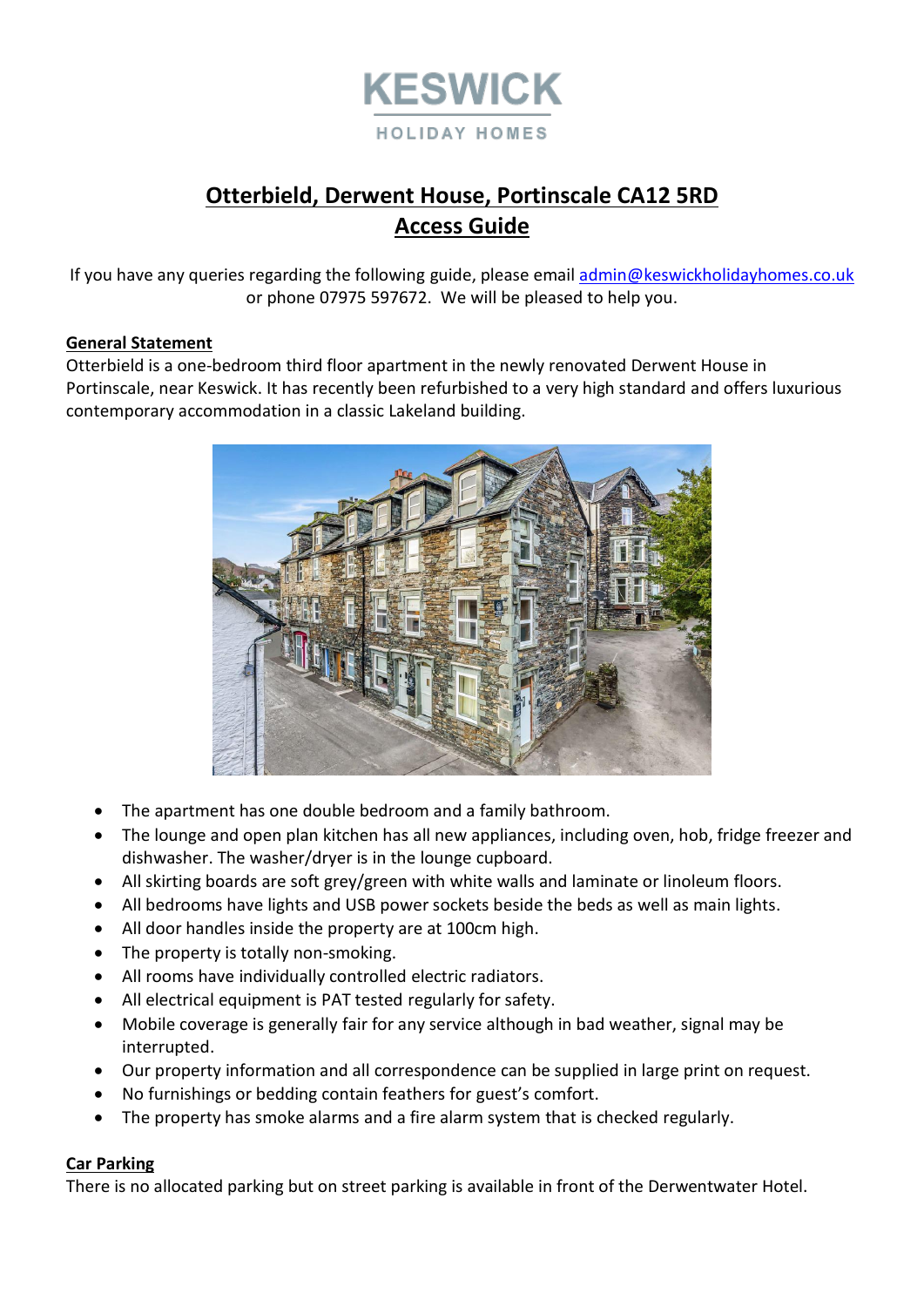

#### **Derwent House Entrance**

Otterbield is accessed through the main entrance in the corner of the building, next to the car park ramp for Derwent Manor. The threshold step over the front door is 26cm high and 14cm deep and the main door is 74cm wide.

#### **Building Hallway and Stairs**

The building main door leads into a small 74cm wide hallway and staircase. There is no lift access. The stairway is lit via windows and electric lighting, which is triggered by movement and comes on automatically. The flooring in the hallway is hard wearing entrance matting and the stairs are carpeted.

Otterbield apartment is situated on the third floor. There are six flights of stairs leading up to the entrance to the apartment that are configured as follows:

- The first flight has 9 stairs, leading to a small landing with a 90-degree left-hand turn
- The second flight of stairs has 7 stairs, leading to a small landing with a right-hand return
- The third flight of stairs has 8 stairs, leading to a small landing with a right-hand return
- The fourth flight of stairs has 8 stairs, leading to a small landing with a right-hand return
- The fifth flight of stairs has 5 stairs, leading to a small landing with a right-hand return
- The sixth flight of stairs has 5 stairs, leading directly to the entrance door to the apartment.

Each flight of stairs has a handrail to the right. All stairs are between 18-19cm high and 24-26cm deep.

## **Entrance to Otterbield Apartment**

The apartment front door is 69cm wide and is hinged on the right. The lock is operated by a key code at 140cm high.

#### **Hallway**

The hallway as you enter the apartment is 78cm wide. The light switch is on the left as you enter and is 115cm high. Entrance to the bedroom and lounge/kitchen lead off the hallway and its free space is 75cm x 173cm.

There is a storage cupboard in the hall which serves as a wardrobe and has a light switch and double socket at 115cm high.

#### **Lounge/Kitchen**

Access to the open plan lounge/kitchen is from the entrance hall. The door width is 69cm. The light switch is directly on the wall to the left and is 115cm high.

There are double power sockets at 48cm high and USB double power sockets at 76cm high. The lounge area has the following furniture:

- One upholstered three-seater sofa with a seat height 45cm and arm height of 60cm
- One chair with a seat height of 36cm and arm height of 55cm
- A round coffee table that is 59cm in diameter and 36cm high
- Breakfast bar/kitchen worktop at a height of 88cm with dimensions of 96cm x 130cm, and two stools with a seat height of 75cm.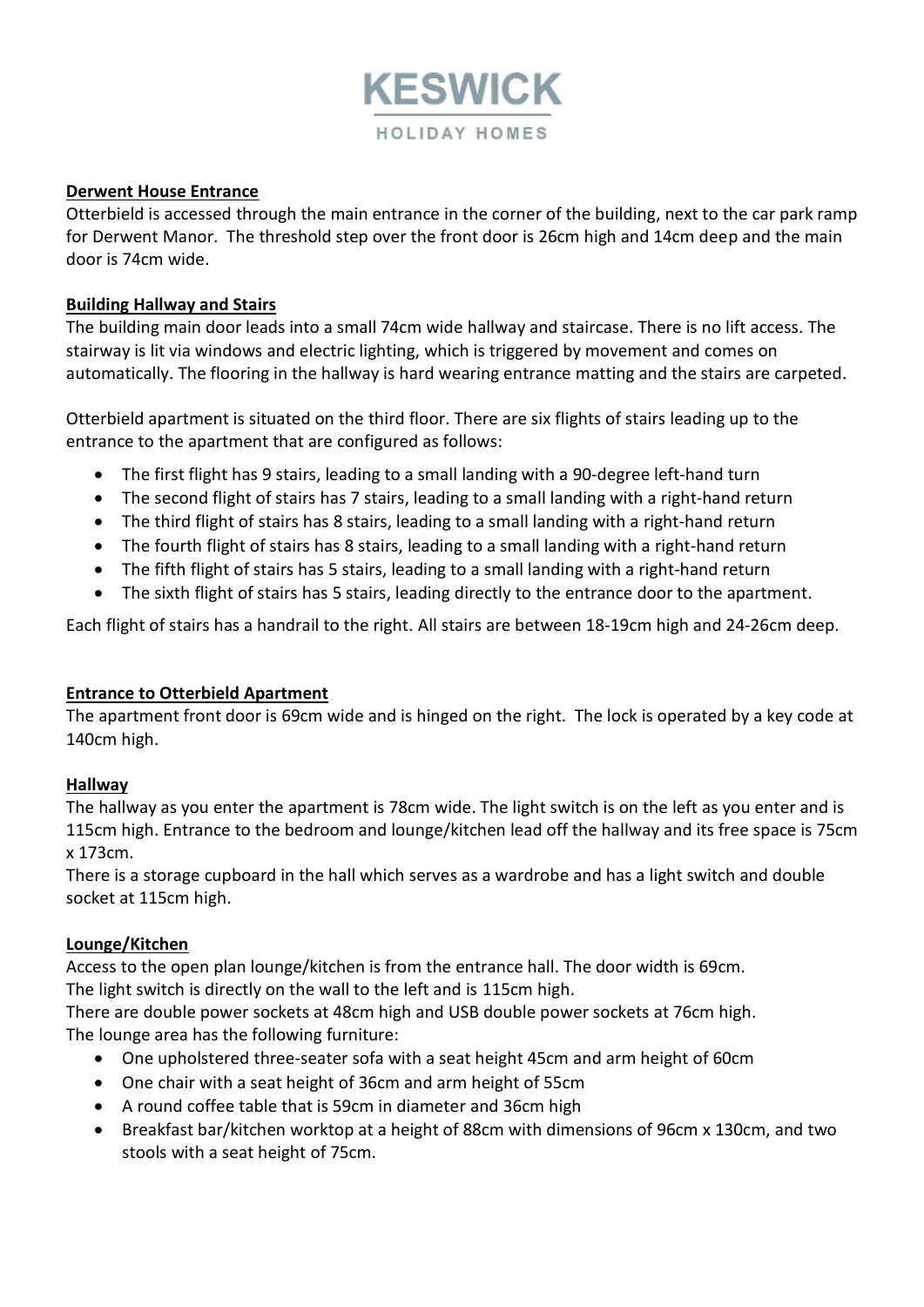



There is a free space in the centre of the lounge area of 137cm x 320cm.

Furniture can be moved to offer greater access when necessary.

There is a remote control for the TV.

Floors through the lounge/kitchen are hard wood, with a rug in the lounge seating area. The room is heated via an electric powered radiator.

There is a storage cupboard in the lounge/kitchen which houses a washer/dryer.

## **Kitchen Area (in open plan Lounge)**

The kitchen area is within the open plan lounge.

The light switch (control panel) for lights in the kitchen area is in the lounge area and is 115cm high. The kitchen has an electric hob and oven with overhead extractor fan, a 1/3 high fridge and 1/3 high freezer.

Kitchen work surfaces are 88cm high and 61cm deep with sockets at 29cm and 31cm above the work surface.

The sink tap is 55cm from edge of work surface and 7cm higher Free space in kitchen is 145cm x 275cm.